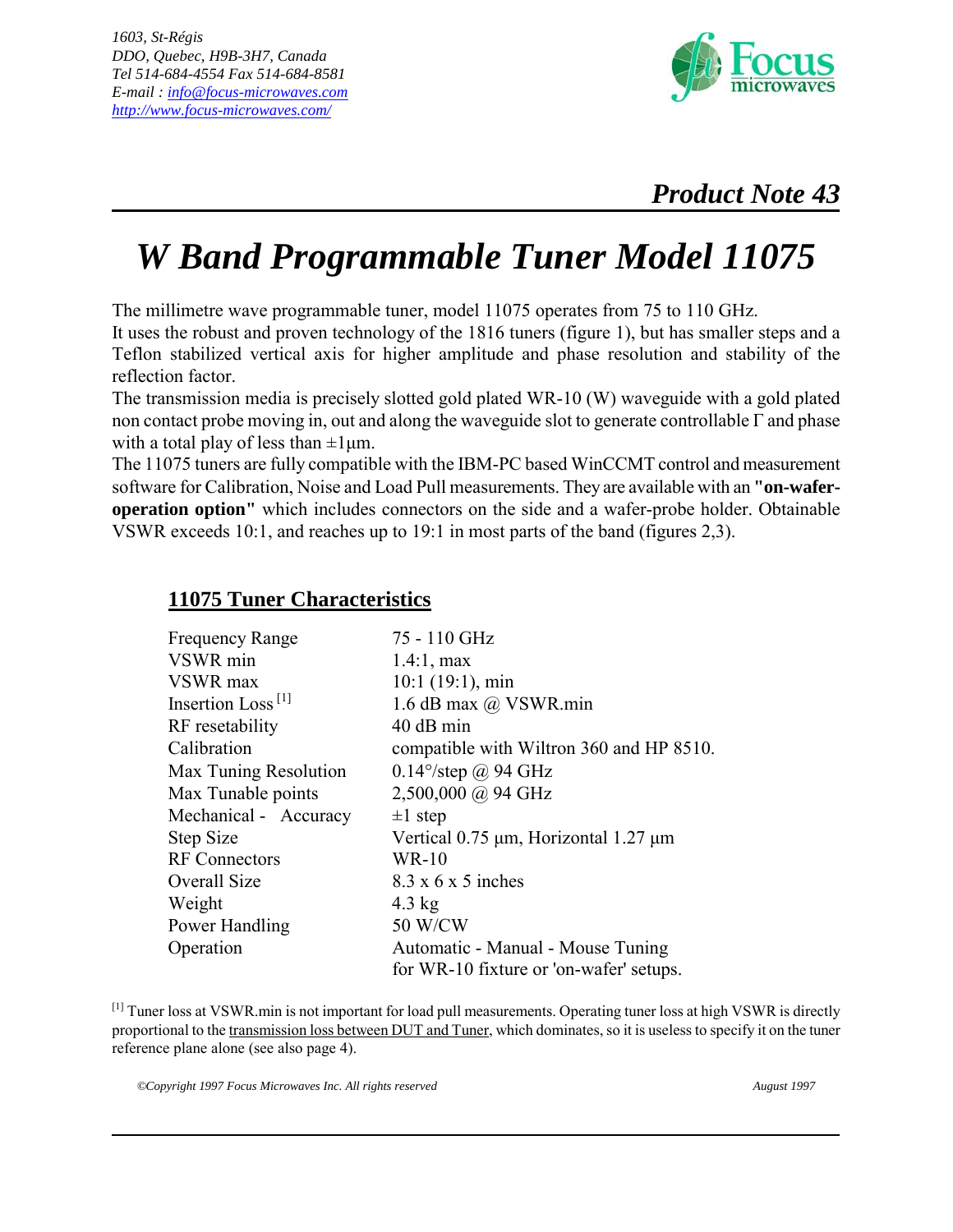

Figure 1: CCMT model 11075 (75 to 110 GHz)



Figure 2: Real Tuning Capability of model 11075 at 94 GHz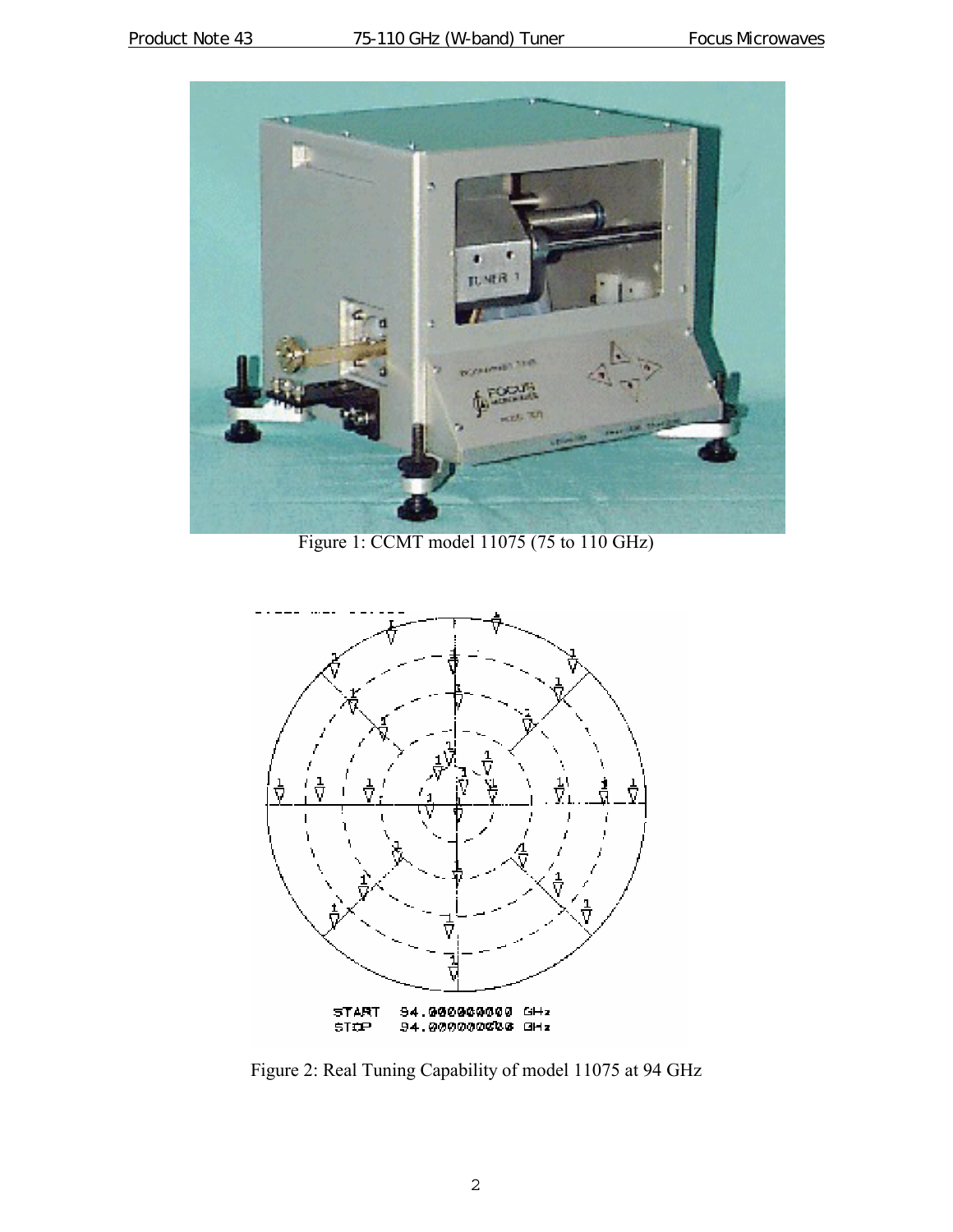

Figure 3: Frequency Response of Γ.max for model 11075 (1dB Return Loss => VSWR: 17.3:1 =>  $\Gamma$ =0.891)



Figure 4: On-Wafer Noise Measurements at 92 GHz using model 11075 tuner.